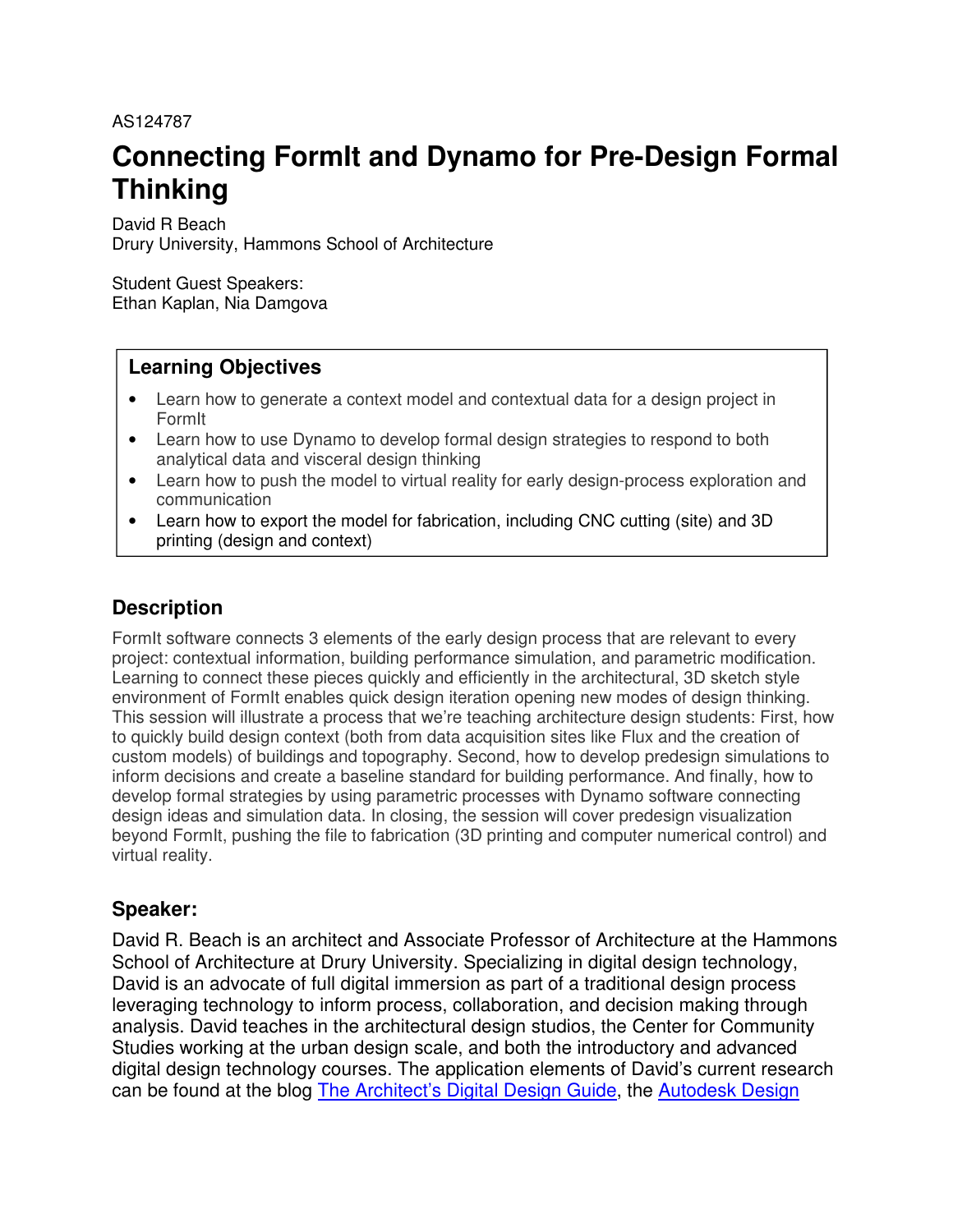Academy, and his YouTube channel, which combined have over one million views, and are outlets for work and information directly related to questions received from students and practitioners. David has given 5 presentations at AU, and has completed over 24 major conference presentations in the last 9 years.

# **Generate a context model and contextual data for a design project in FormIt:**

## **Before starting:**

Add the Flux to Revit Plug-in:

https://community.flux.io/content/kbentry/2084/revit-plugin-overview.html

Add the FormIt  $+$  Revit Plug-in:

https://formit.autodesk.com/page/formit-revit

Download all the course material, and example files here:

https://sites.google.com/view/au17-formit-dynamo/home

**Module 1a: Modeling Context – Site (Flux+Revit+FormIt):** 

Watch the video on Flux to FormIt at (Note: These are expanded screencasts of the overall presentation from AU. There is full "play by play" commentary, no ads, and a consolidated playlist):

Flux to FormIt: https://youtu.be/NJqcrs-ltnk

Wrapping the site in FormIt: https://youtu.be/\_qe7ZB4vZok

Steps:

- 1. Select site and site data in Flux.
- 2. Import Contours using the Flux toolset in Revit. If you import the geometry as a topography family you can import all of the data you setup in flux, then skip to step
- 3. Export geometry as .dwg file, and reimport to create a mesh that can be read using the command "Create from Import" under the toposurface tools.
- 4. Import Roads, Buildings, and other data from Flux that might be relevant in your process.

\*Note: we are building a file to run in parallel within multiple states – and this is always crucial to my workflow in a BIM world. I want this data to live in my physical/analogue world via fabrication, my BIM world (Revit), my predesign thinking world (FormIt), my VR world (Live), my cloud (360), and be 100% available for collaboration via any of these avenues. This takes a bit of upfront work sometimes…not much, but some. It is more about attention to what you are getting/building than time. For instance, I want to build most of my context models rather than download them so they work in every instance, and have the level of detail in relation to the data I want to use as a designer. That is more time early on, but less trouble shooting for why something, perhaps, is not fabricating, or rendering correctly in VR, later.

5. Convert the re-imported .dwg topo surface to a Revit topo. Unpin and delete the imported .dwg topo.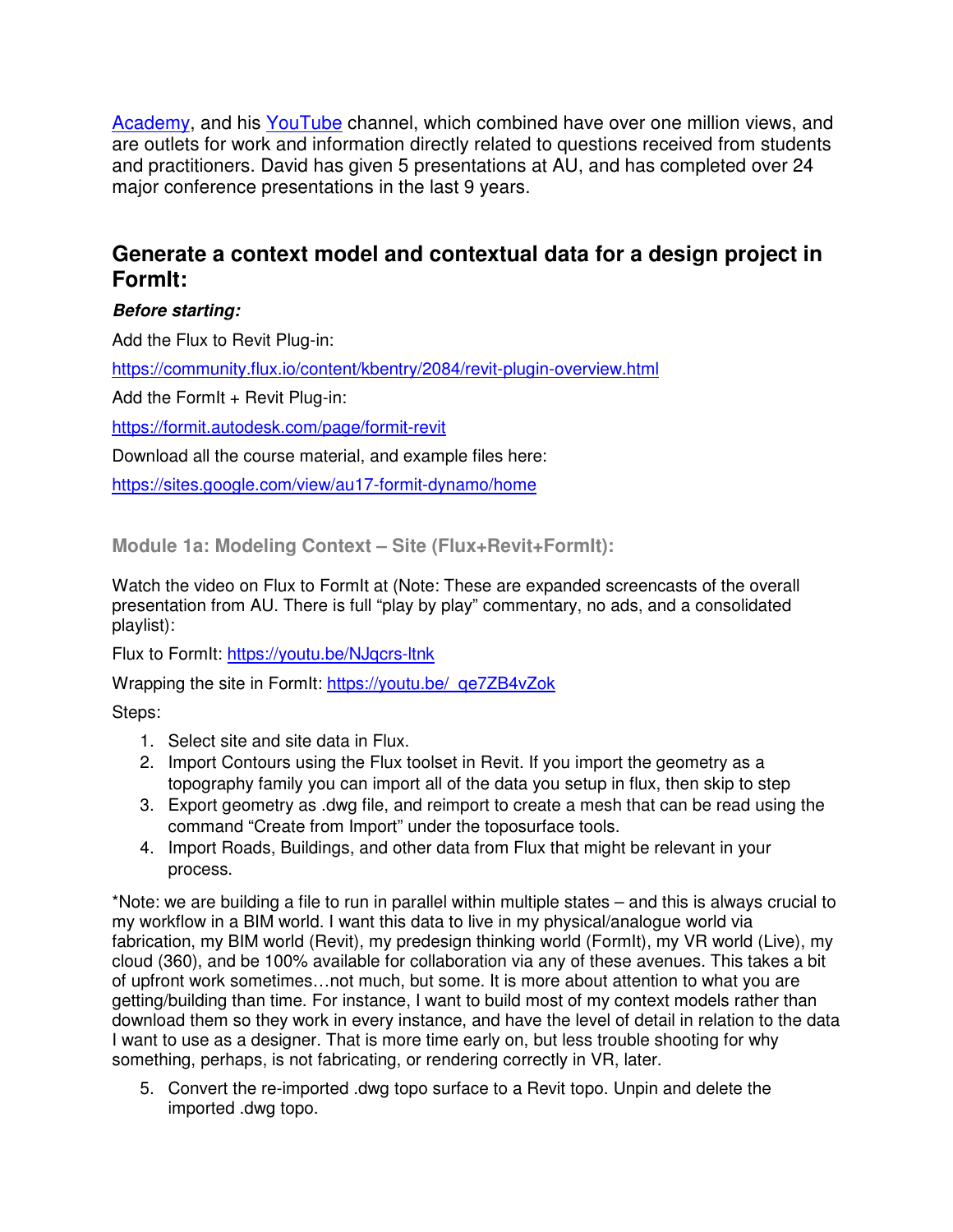6. Under the Model Site toolset, click the arrow (bottom right) in the tool palette, and set topos to every 10 feet.

\*Note: This isn't a necessary step, but will reduce the visual information, and improve the clarity of your view in FormIt – just remember that you are looking at topos at 10' later in the process.

7. Copy your 3d view and rename it to "ZZ-FormIt."

\*Note: I typically use the "ZZ" prefix on all of my Revit exports so that those 3d views are listed at the end of my 3d view list. I only access them a handful of times throughout a project, so I like them where I don't see them every time I am looking for a specific view. Usually this set of exports will include ZZ-(fabrications), ZZ-(Lives), ZZ-FormIt, and ....

- 8. In a 3d axonometric view, group each of your imported geometries from Flux.
- 9. Use the elevation views and site plan views (and I often create a quick disposable section through the middle of my site to help as well) to "roughly" center the building site to the origin location (between the four elevation targets in the default template). This may/will need to be adjusted as your project evolves, but you need to start somewhere, so make a safe assumption about your basic site position.
- 10. Turn on Section Box in the view properties, and bring the box just inside the edges of the topo surface – this will generate sides to the topo surface (important for both 3d printing and CNC routing), and crop off any lines outside of the topo prior to exporting.

\*Note: Centering the site is more of an art than a science to right now this early in the design process. You will have to make assumptions, but you have to start somewhere, and starting with known quantities is better than beginning without context. I know that I want to work in Revit with my entry level floor at 0' on the elevation, so I always move the topography to the building site. I do not move the building to the topography. The Revit world works best (my opinion) when the building is at the center of the Revit world (the X,Y,Z, Cartesian Coordinate System). This will help my files line up across my multiple platforms, so as I move files from Revit to FormIt, FormIt to Revit, Revit to Live, and so on, everything should line up without additional modifications. I loathe reworking data…

- 11. Export from the 3d view as a .dwg file.
- 12. Import the .dwg file into FormIt.
- 13. In FormIt: Before I get too carried away, I want to make the 3d model in FormIt water tight – this will help ensure accurate 3d printing, and may make a difference in the CNC process depending on the software used to create a toolpath (we use PartWorks for our ShopBot, and to be honest, it doesn't care if the object is water tight or not, it just looks for a surface and builds a tool path).
- 14. Double click the topo surface in FormIt to edit the topo group
- 15. Double click the outer edge from a view below the topo to edit to geometry that form the four vertical sides under the topography – this will let you select the bottom lines of each piece.
- 16. Activate the Cover tool, select all four lines that make up the bottom edges, and then click the check box for the cover tool, this will close out the bottom edge of the topography geometry and create a water tight(ish) model.
- 17. There may be a few additional pieces to delete that get created from this process notably above the edges of the top of the topo surface, just double click to edit the family, and delete the extra faces.
- 18. Create a new material and apply it to the topo model this will allow you to actively adjust the transparency and opacity to see the satellite photo for reference below the topography model.
- 19. Use the location button in FormIt to establish your location, and import a satellite photo.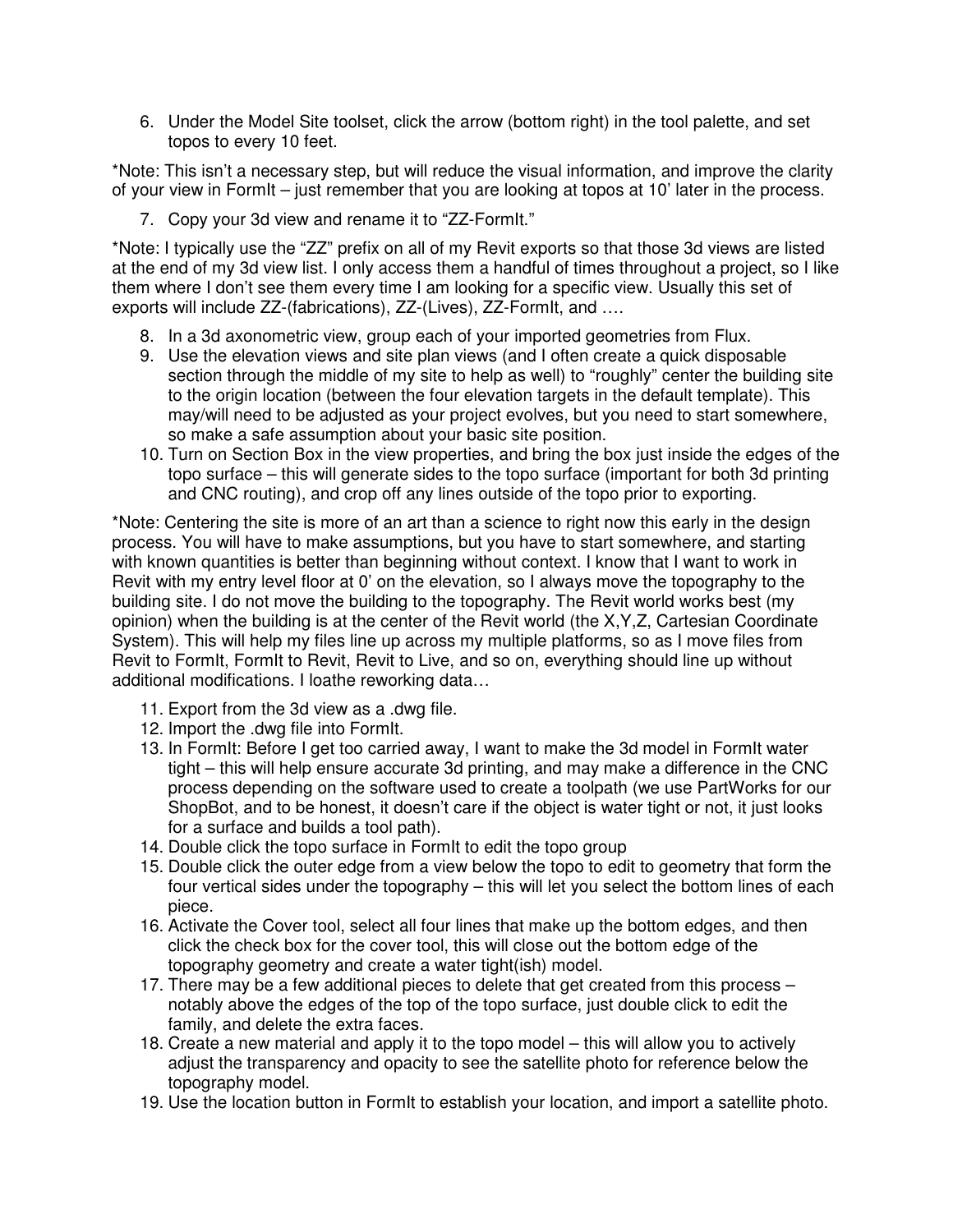20. Move the topography model to line up with the imported satellite photo.

\*Note: The satellite photo gives us that extra bit of information that doesn't exist in the Flux drawings – width of roads, foliage and additional site features, and it is an important step to verify that the data is concise and correct.

21. We are ready to start modeling existing buildings and conditions. Woot! The steps become less elaborate from here – it is always crucial to set things up correctly at the beginning of a project!

The completed model is in the course materials section titled: Step 1 Flux-FormIt.axm

### **Module 2: Modeling Context – Buildings (FormIt+Google Maps+Photoshop):**

Watch the video on Context Modeling In FormIt at:

#### https://youtu.be/zm69Z8flizA

Context modeling is always a bit of a tricky task. There are routines to auto model, sometimes you can find models of existing building (InfraWorks360 is a great resource for that), and you can always use a variety of methods to build point-clouds and objects. All that said, I still prefer teaching a process of modeling the geometry. This reinforces modeling skills to my students, but more importantly, it builds a model that you know. I can be reasonably certain that everything I model will have minimal geometry (to run fast in VR), will be water tight (to do 3d printing), and will be modeled with the data needed in relation to my design process.

1. Create and place topography geometry within appropriate layers for FormIt objects.

\*Note: FormIt, like many conceptual modelers, like to autosnap everything. This keeps your tasks moving quickly by making assumptions in a 3d drawing space. However, we need to turn off the topography for a moment to ensure we are modeling existing buildings with a flat base, on the ground plane, then we will move them vertically to the topography.

- 2. Under the layers tool palette, hide the topography and add an "existing buildings" layer (or multiple layers if that helps you keep things organized).
- 3. Trace the outer edge of the building watch for the purple lines to appear as you are tracing out a typical, rectilinear building. The purple line will denote a perpendicular reference to the previous or adjacent line.

\*Note: No, this process is not precise to the inch. It is precise within a few feet. Where and when fractions of an inch maters, rely on your professionally created survey. For predesign work, and a basic understanding of context, everything done thus far in the steps is within acceptable tolerances.

- 4. Reference street view for three key pieces of information: A screen grab of the elevation (using the Print Screen function of most any computer will suffice), the address, and the building height.
- 5. Estimate the building height in street view by quickly using the surface rectangle in street view. The height of the surface rectangle is approximately 7' on the surface of an elevation, as long as the building is not too tall (perhaps over 8-10 stories) this method will give you a close estimate. Alternatively, you can also use Google Earth to hover over the top of a building and find its height relationship adjacent to the street.
- 6. Pull the base of the building up by the appropriate height in FormIt.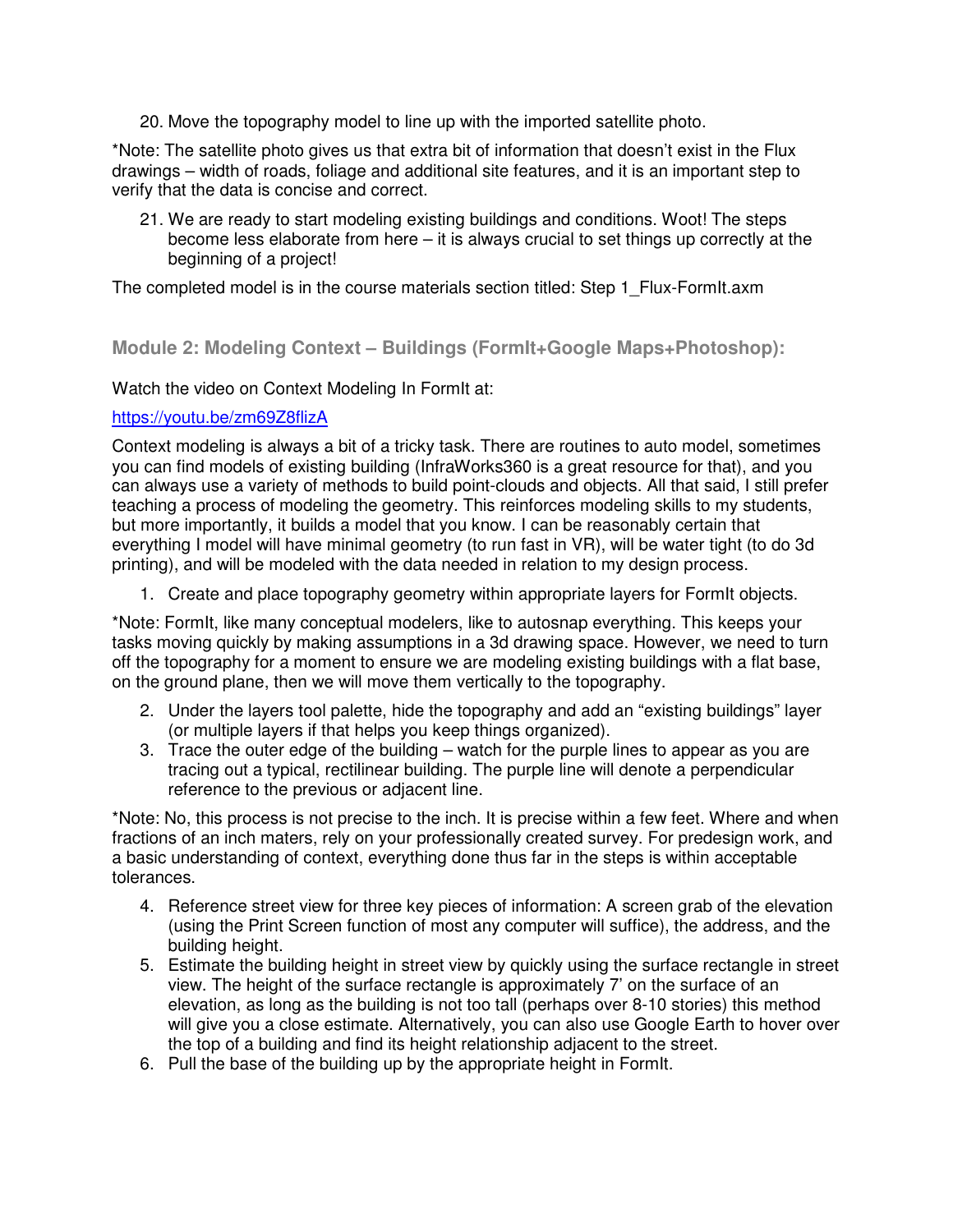7. In Photoshop, go to File-New (accept the defaults) and Edit-Paste paste your screen grab (from the Print Screen function). Take the elevation out of perspective by using guides and the transform toolset. Crop and save the file as a \*.jpg.

\*Note: I typically name recommend a naming convention on existing buildings that utilizes the address of the building. The texture map in this example is: 1830 Main East.jpg. Using this method, combined with naming the geometry by the address as well, will keep things reasonably organized and capable of being dissected by other team members working with the file.

- 8. In FormIt, create a new material and assign the elevation \*.jpg as the map.
- 9. Measure the height and width of your geometry in FormIt and apply those values as the height and width for the texture map.
- 10. Assign the new material to the elevation surface.
- 11. Details:

\*Note: Detail is relative. Working in 3d modeling you can zoom in and model the inner workings of a lockset if you desire to, but the detail should relate directly to what you need. The closer I work to the project site; the more detail I might add. Typically for context, that may include simple recessions in the surfaces for windows and doors, projections for major elements coming off of the façade, and basic formations around the roof edge and/or parapet. Moving further away from the project site, I typically stick with basic building massing.

12. Use the line tool to draw out guides across the surface of the elevation, being careful to never create new geometry, and being careful to ensure that your line work is on the surface of the elevation.

\*Note: Creating new geometry will remap the material to the new surface, making a bit of a mess of the elevation. Hold off on creating new geometry until you do not need the material for reference. To draw the guide lines correctly, the best practice is to start at on edge looking for the "on edge" snap. Draw your line across the surface and look for the "on face" or "perpendicular" snap on the second click of your line. Rogue lines (lines that are not coplanar with the elevation surface) will not behave in a predictable way as you modify the elevation surface.

- 13. Once the guides are drawn in, finalize the creation of new surface geometry and push in, or pull out the appropriate elements to convey pattern, scale, entry, and additional elements that help explain the design context.
- 14. Continue to use street view to add additional geometry, and when finished apply a new material to the building to remove the texture maps.
- 15. Before moving on to the next building, there are two important steps:
	- a. First, double click any surface and turn the building into a group. Name the group with the street address for the building.
	- b. Turn the topography surface back on the in the layers panel and move the building vertically to the topography surface. Often you will need to pull the bottom of the building down to ensure that corners are not "floating" above the topography. At times you may also want to move the building vertically to the topography prior to adding detail if there are extreme slopes involved that may help determine the placement of exterior elements like doors and windows.
- 16. The process is repeated for the remaining buildings. A rule of thumb for me I am willing to spend up to an hour on buildings adjacent to the site, no more than 15 minutes on buildings within the block, and no more than 5 minutes beyond that. For me, it is a simple issue of time and money. Provided the appropriate time and funding, model away – FormIt is very capable of adding an intense amount of geometry to replicate existing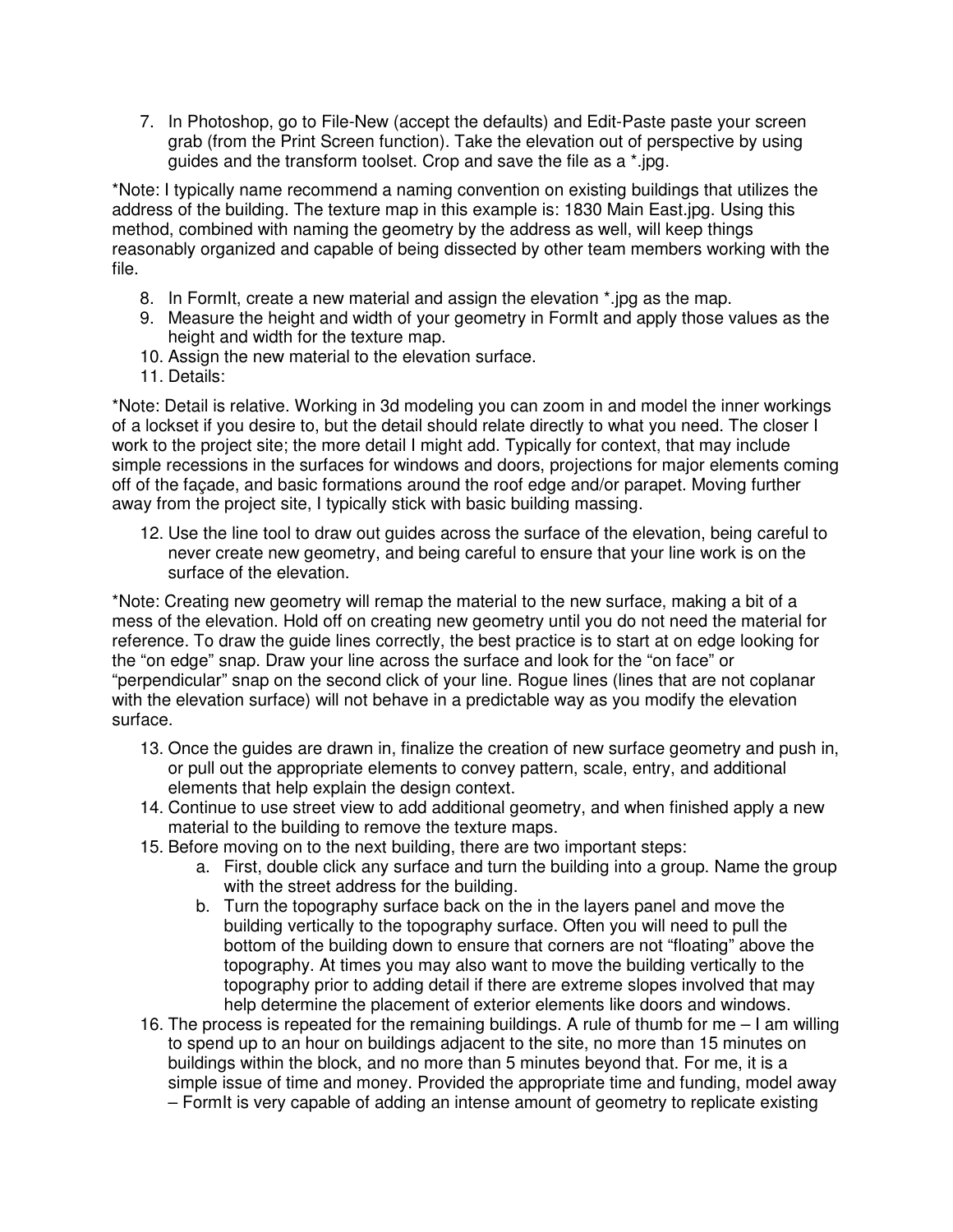conditions which may help in visuals, but may not be as relevant in your specific design process.

### **Module 3: Predesign Simulation (FormIt):**

Watch the video on Predesign Simulation at:

#### https://youtu.be/bcaSLtMIUQM

It is never too early to start creating building data. At this point in the process you have a site, constraints, physical context, and something close to a building program. Given that data, we can begin to build some baseline studies on how a building will perform within the context. While very little has been done to validate the necessity of predesign simulation, climate expert Joseph Romm has observed through his research that "when just 1 percent of a project's upfront costs are spent…up to 70 percent of its life cycle costs may already be determined."

- 1. Turn off the topography layer. We will need to draw on the surface to make sure we are drawing a level base.
- 2. Sketch out the base (keep it simple, rectangles are good) of your building footprint paying special attention to square footage based off of your building program.
- 3. Double click the form, and create a group.
- 4. Under the object's properties (instance properties), give it a name and check the "use levels" box.
- 5. Under the Levels panel, set level heights, and names. Verify both the floor level and total square footage numbers in comparison to your program document for the building design.

\*Note: Setting levels for an object in FormIt denotes the object as a design element to run simulations on. When there are context models within the workspace, having levels selected helps the software understand where to look for surfaces and interior spaces to form the building simulation.

- 6. Starting with an initial pass on Solar Analysis, double click any surface on your building instance and run the solar analysis.
- 7. For a location in the Midwest, observing the Month Peak setting for the initial reading is probably the most beneficial.

\*Note: Temperate climates like Kansas City have temperatures that swing drastically from summer to winter, resulting in the need to block the sun through the extreme temperatures in the summer (July and August), while leveraging solar radiation in the coldest months (January and February).

8. Export several of the views as images for reference. We will revisit these surfaces and numbers later on in the process. These numbers will also be useful for building calculations on solar panel potentials (which is outside the scope of this class).

\*Note: A BTU, or British Thermal Unit is the amount of heat required to raise the temperature of one pound of water by one degree Fahrenheit. An imprecise but simple, and relevant example that I use with my students to quantify this number is the rule of a light giving off 3.4 BTU's per watt. So, a 100 watt incandescent light bulb (not sure you can even find them anymore, but everyone can understand they are a "burn your fingers" kind of hot) gives off 340 BTU's. Looking at the example project in August, when temperatures in Kansas City are often at their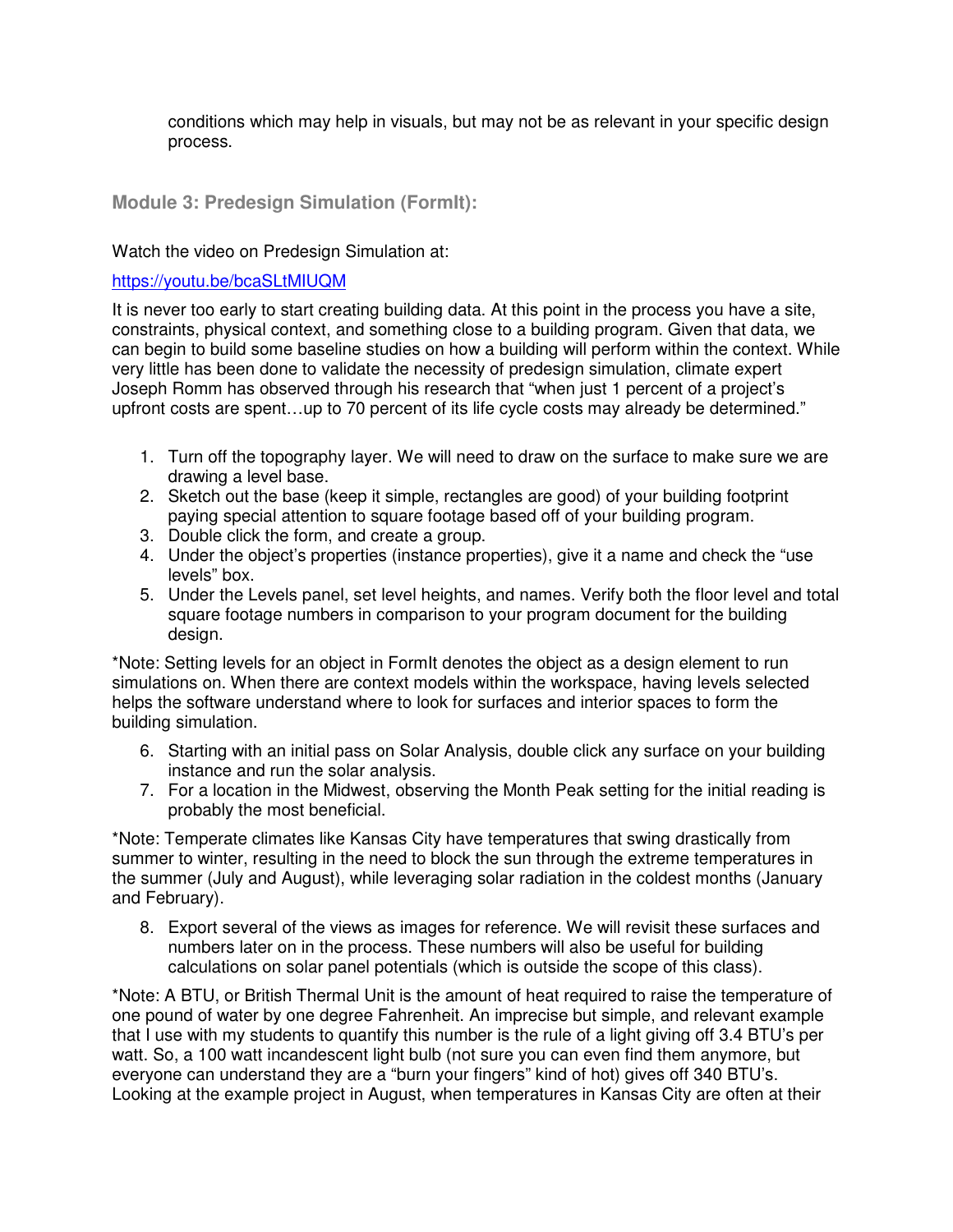most extreme, the South façade has a reading of 151 BTU/sq ft. You could imagine this as a total of 543,600 BTU's across the surface (120' long x 30' tall = 3600 sq ft. 3,600 x 151 = 543,600 BTU's) amounting to 1,599 100 watt incandescent light bulbs even spaced across the surface of a wall in August. The interior of the wall is trying to maintain a comfortable 75 degrees Fahrenheit while the exterior ambient temperature is in the mid 90's, with 1600 100 watt lightbulbs spread across the surface. This is a wall really battling the conditions, and a wall requiring design attention as it is also primary street front property with excellent views in and out. Compromise is a good word, and part of what a designer must consider in similar conditions.

- 9. Turn off the solar analysis tool, and be sure to open the file in the online version of FormIt.
- 10. Save your FormIt file to your A360 drive, and open the project in the web browser version of FormIt.
- 11. Select the location button and click on the adjacent weather station on the location map. This will provide you with both an annual wind rose, as well as monthly (seasonal) wind roses where we can look at the direction and severity of wind. In a location like Kansas City, the winter winds are of a completely different quality than the summer wind. Do a screen capture of the key wind roses and save them to your project directory.
- 12. To start the energy analysis, hide all of the layers outside of your proposed design.
- 13. Click the Generate Insight button, and continue working on other things (perhaps an espresso) while waiting what is typically only a few minutes for the results.
- 14. Once completed, click View Insight to study the results and to begin working through values that might shape your design thinking.
- 15. Pay special attention to the following tiles:
	- a. Windows
	- b. Roof and wall constructions

\*Note: Leveraging information from the simulation and data acquisition steps should help inform both you, and your client's decisions regarding several schematic decisions. On sites that are more open, several passes at the initial data should be done with the building in different configurations including rotation and varying length, width and height proportions.

# **Dynamo for developing formal design strategies to respond to both analytical data and visceral design thinking:**

**Module 4: Building Programmatic Design Thinking in Context (Dynamo+FormIt):** 

Watch the video on Programmatic Design in Context at:

https://youtu.be/mQE-X6ej4gw

1. Dynamo! Launch Dynamo.

\*Note 1: There are several versions (flavors) of Dynamo, including versions specifically for Revit, Web, and the standalone version Dynamo Studio. To leverage Dynamo within the FormIt environment your only current choice is Dynamo Studio. The studio version contains the process that allows us to upload a script to the cloud, and then utilize that script from the cloud in the FormIt workspace.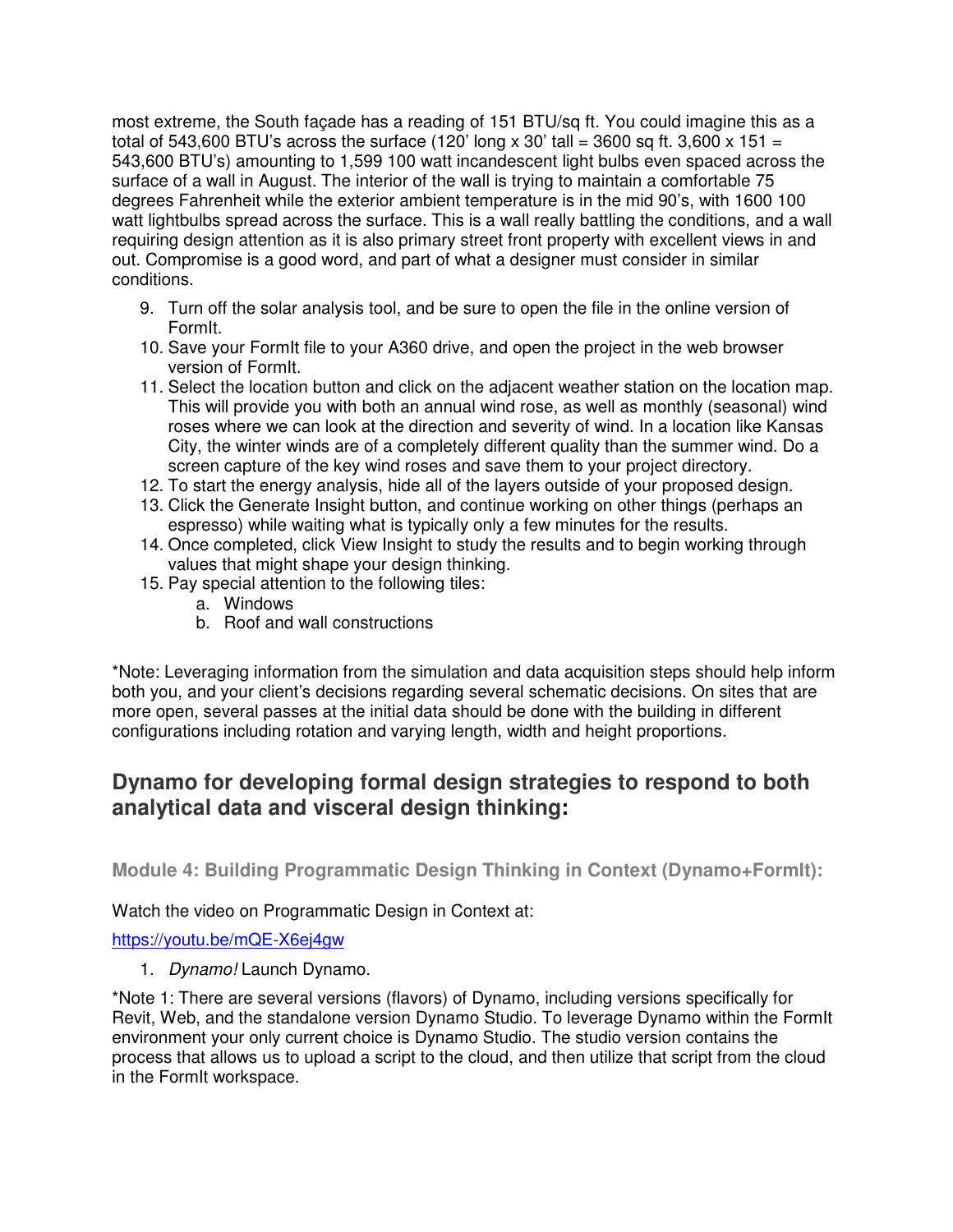\*Note 2: It should come as no surprise that diving into a visual programming environment is intimidating. I am someone that is on a similar learning curve, acknowledging that this mode of design, process, and computation is an extremely relevant part of moving forward with technology. One of the keys to learning Dynamo is developing a strong understanding of what the potential uses are by applying examples from relevant scripts, and how to repurpose what is already available. The following segments hope to both show how to create custom scripts, and work with packages published by others and available for use. For most users, you will be making minor modifications to relevant scripts that already exist. Having a basic understanding of how the scripts are functioning will make it relatively easy to pick apart an existing script and reapply it for your specific task. One key hurdle to get over on the quest to learn Dynamo is learning the nodes (a node is one of the predefined boxes in the Dynamo workspace with input and output ports). As you develop what you would like a script to do, finding the appropriate nodes takes practice, and the patience to build a new language of nodes with cause and effect. Finally, while this is speculation on my part, there is plenty of evidence available to suggest that visual scripting programs like Dynamo will be the bridge connecting designers to the effective use of artificial intelligence in design. Scripts will be able to set up the routines that select, parse, and actively run routines versus a set of predefined variables to generate, or guide, a designer through options leveraging AI. This is again a bit of speculation on my part, but there is also, again, plenty of evidence to suggest that AI will be the technological disruption…not just a disruption.

\*Note 3: Especially for the designer that is learning to develop spatial programming, building a better diagram of spaces and their relationships is key in making successful designs. For me, the necessity of teaching this mode of thinking (building programming), with the immerging necessity of learning visual programming (Dynamo), creates a perfect opportunity. The following script was developed to introduce the two topics together with a programming/programming assignment:



2. Create the site base (site context to work within) by building the following script:

\*Note: This script creates the basic rectangular space that all of the programmatic elements need to fit within. Dynamo Studio does not have specific units, but importing a script from Dynamo Studio to FormIt will convert your units to feet. So, 50x120 can safely be assumed as 50' x 120'. You also need to make an assumption regarding polar coordinates. I typically assume that positive X is north, and positive Y is west. A more complex site can be made from a series of points using the "Point.ByCoordinates" node and providing X and Y numerical inputs for each point.

3. Build the following script. Groups were created for space name and data, its location, and its color. The groups don't really follow any function other than providing visual clarity, and important part of visual programming.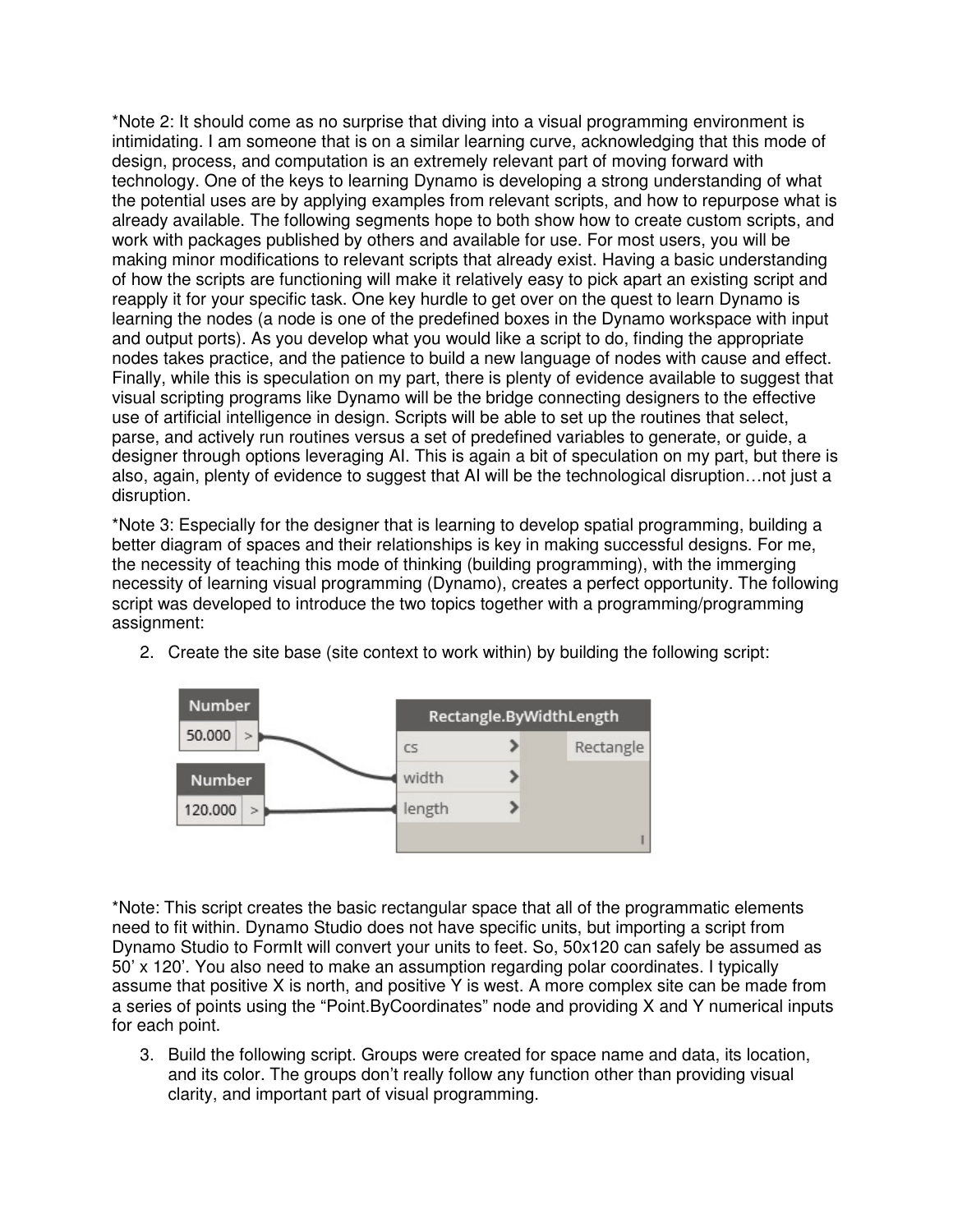

4. Select all of the nodes, copy and paste, and overwrite the properties for the grouping title, and the square feet.

Note: This script is pretty simple. Take a number representing a required amount of square feet. Plug that number into a division node, and divide by an amount generated by a numerical slider. This creates a variable that is one half of the definition of a rectangle. The other half of the numerical definition is the slider (length) that was also the denominator in the division node. This creates an equation where no matter the length number in the slider, you always have the same square footage represented in the rectangle. The remaining nodes exist to help represent the required square footage as a three dimensional form with a specific color.

- 5. Use the location sliders to move the programmatic spaces along the X,Y,Z coordinate system. Add additional spaces as required, paying special attention to connective pieces like vertical circulation, appropriate adjacencies, and consider the type of space according to its location within the context and building design. The next step will be to push the Dynamo package to the cloud, and import the package into FormIt for testing within the context.
- 6. The last step within Dynamo is to save select File-Save to Web. This will send the file to your 360 account, and make the script available within FormIt.
- 7. In FormIt, open up the Dynamo window and update available scripts by selecting the Refresh button. Select your script and place it by clicking in the FormIt work space.
- 8. To edit the available values in FormIt, double click the geometry created by the script, and make sure that the properties window opens. All of the available values from the script will be available to edit in FormIt.

\*Note: Make major modifications within Dynamo! The process is a bit slower in FormIt, and the variables are not as easy to navigate if you have a large number of options to manage.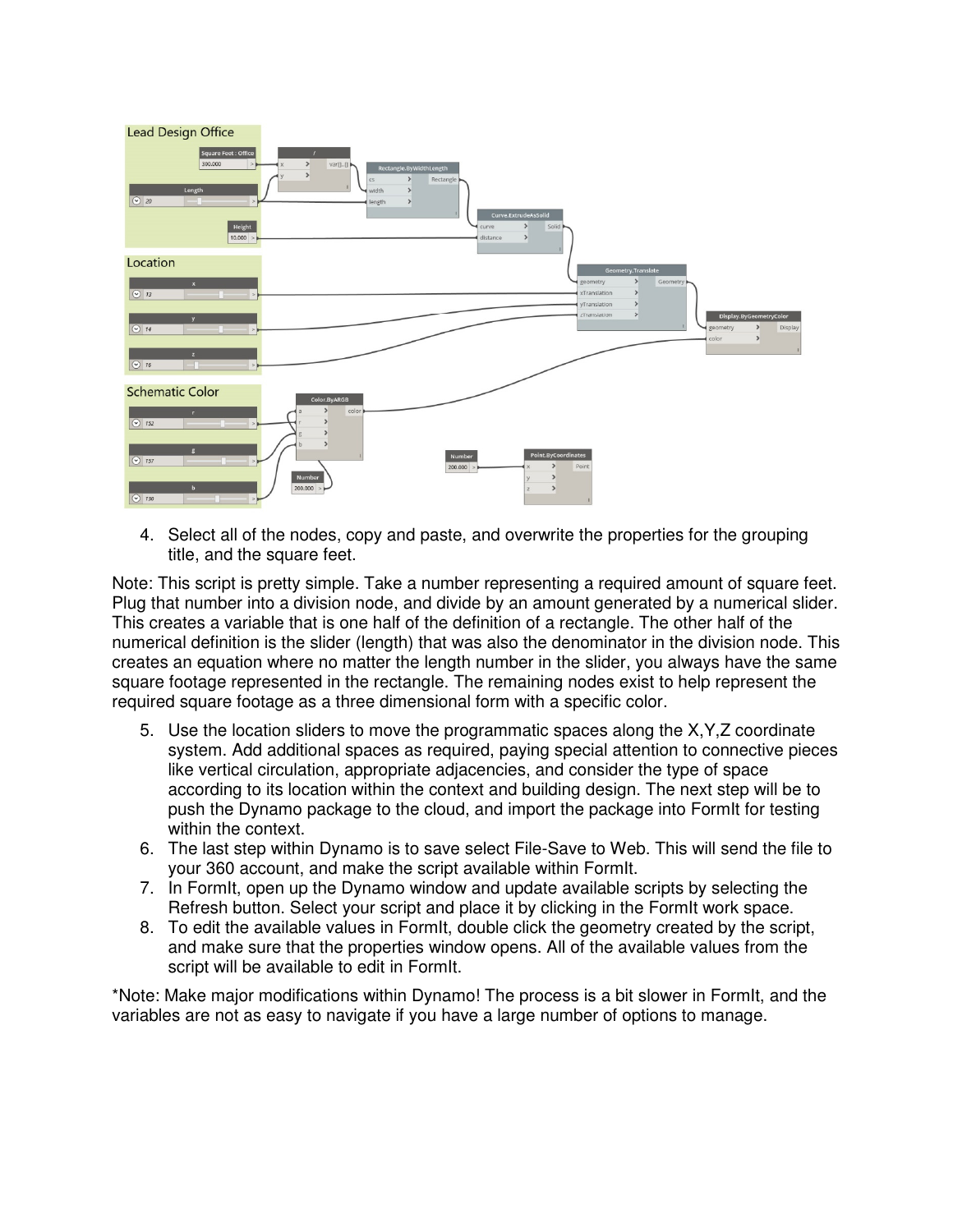**Module 5: Developing Structural Concepts Using Existing Dynamo Scripts (Dynamo+FormIt):** 

Watch the video on Dynamo and FormIt here:

https://youtu.be/1X-WNda3H7E

1. Load the Column Grid script by Josh Goldstein onto your 360 storage by opening the script in Dynamo Studio, and using the "save to web" function.

\*Note: you can simply load a script from any shared location online. However, if you didn't write that script, you may not be in control of it. Any changes made in the script will be transmitted to your FormIt file the next time you insert the Dynamo script into your workspace.

- 2. Adjust the attributes to begin working with the building form.
- 3. Continue adding column grid geometry to your FormIt workspace. Each one is an independent instance with its own variables.

\*Note: you can work while the script generates modifications to the geometry. For working with something like a column grid script, I will collect a measurement that the structure needs to adapt to, modify a variable within the script, and while the geometry is updating I will gather the next measurement needed. Creating a flexible, adaptable structural system into a predesign process builds an absolute sense of joy for me. It is excellent to quickly iterate possible options to build an understanding of how structure can be implicitly related to, and yet independently expressed with enclosure and space.

## **Module 6: Developing and Testing Enclosure Systems (Dynamo+Fractal+FormIt):**

Watch the video on Dynamo and FormIt here:

#### https://youtu.be/g1j9Rv7L32E

This process is identical to Module 5, but using a script to add louvers to a test façade. The module also continues on to reuse the steps within the solar analysis tool set to look at the impact of the louvers.

## **Module 7: Developing and Testing Building Forms (Dynamo+Fractal+FormIt):**

Watch the video on Enclosure Experiments:

#### https://youtu.be/fNZBsscJg0c

\*Note: Building design often happens from two different ends of a spectrum – form follows function, and form elevates function. Teaching has taught me to be more of a valuest, specifically that I am happy when I can track a logical process of design thinking. So to approach this process from a different angle with a similar toolset, we can begin to study the enclosure system through a set of variables to create forms for evaluation. A key that should be noted with visual programming and Dynamo, the additional upfront work builds the opportunity for additional variables and iteration on the back end.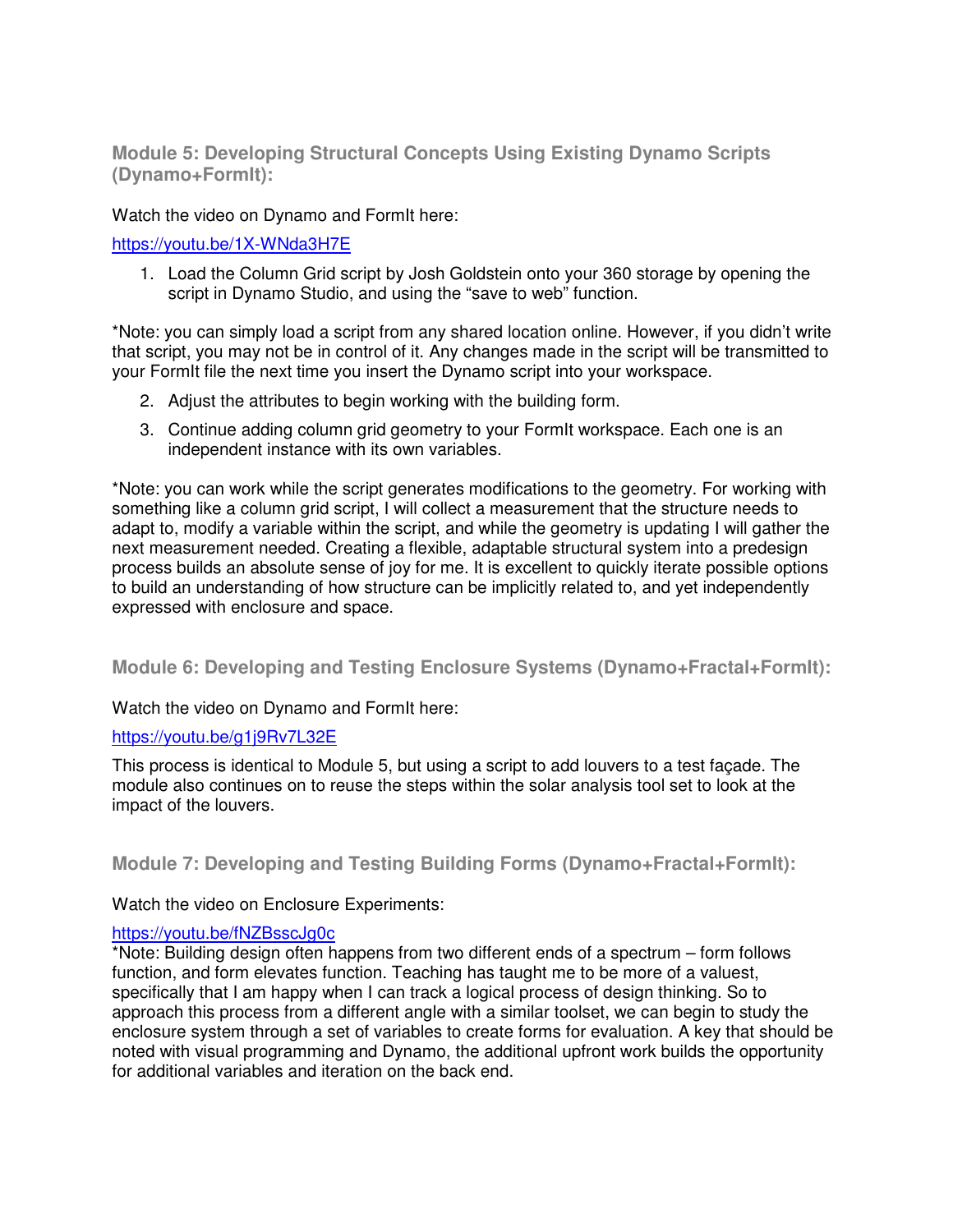

1. Build the following script in Dynamo Studio:

\*Note: If the text is not legible in your print or \*.pdf version of the script image, just grab the \*.dyn file from the project data associated with the presentation.

- 2. Select the nodes, and copy paste to add additional enclosure elements. Vary the height and width and length inputs. Verify that the sliders do not push the geometry out of the building site. Try to avoid conflicts that will cause the geometry to "fold in" on itself which will throw out a warning, and void your form.
- 3. Save the file to the web, and open up project fractal at:

# https://www.fractal.live

- 4. Inside of Project Fractal, develop iterations of the basic form using the "random 10" options.
- 5. Peruse the options, download the models that warrant further exploration, and import them into FormIt for evaluation using File – Import 3d model tool.

**Module 8: Leveraging Virtual Reality for Design Thinking:** 

Watch the video on FormIt to VR here: